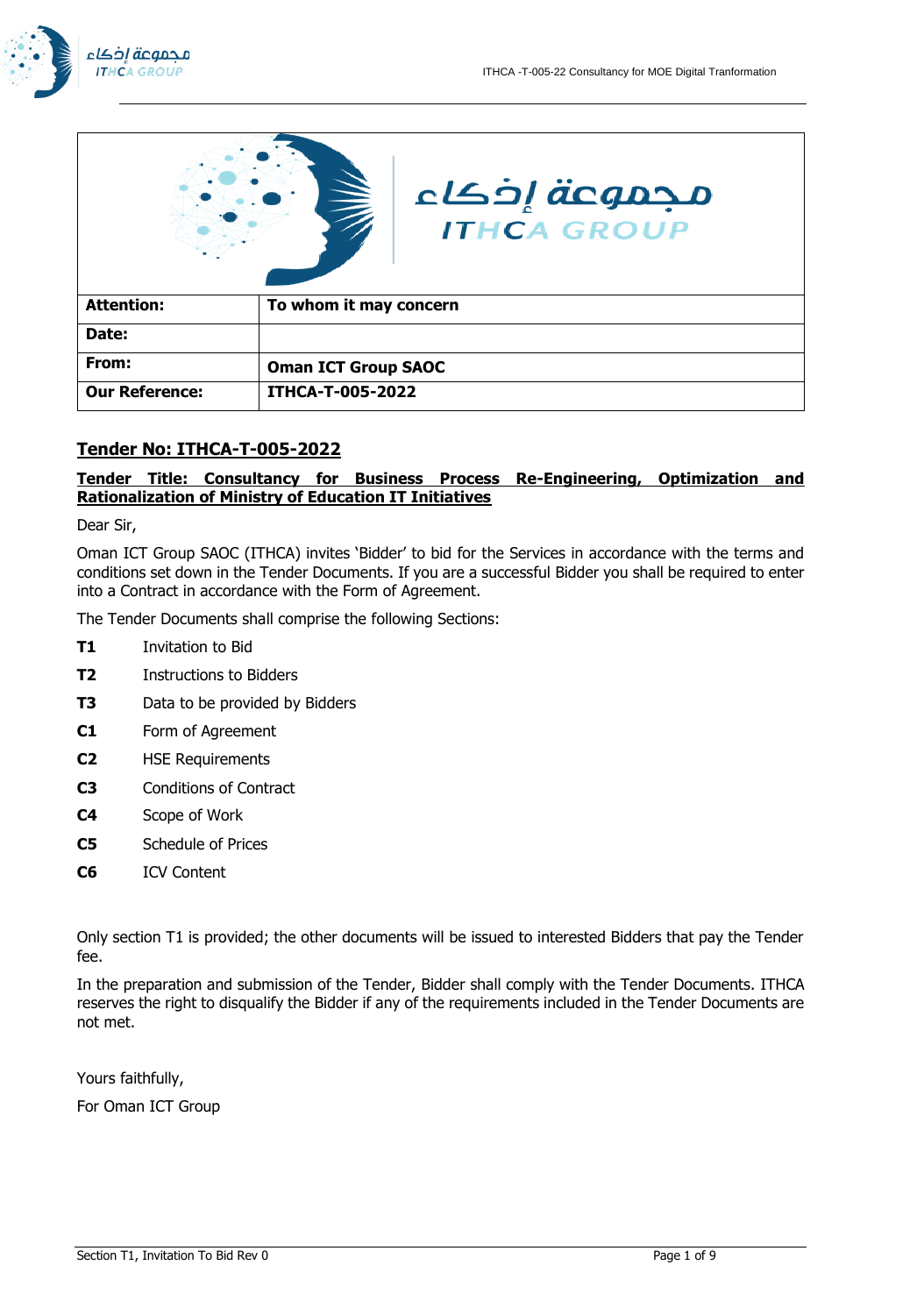



# **ITHCA-T-005-22**

# **Consultancy for Business Process Re-Engineering, Optimization and Rationalization of Ministry of Education IT Initiatives**

# **T1, INVITATION TO BID**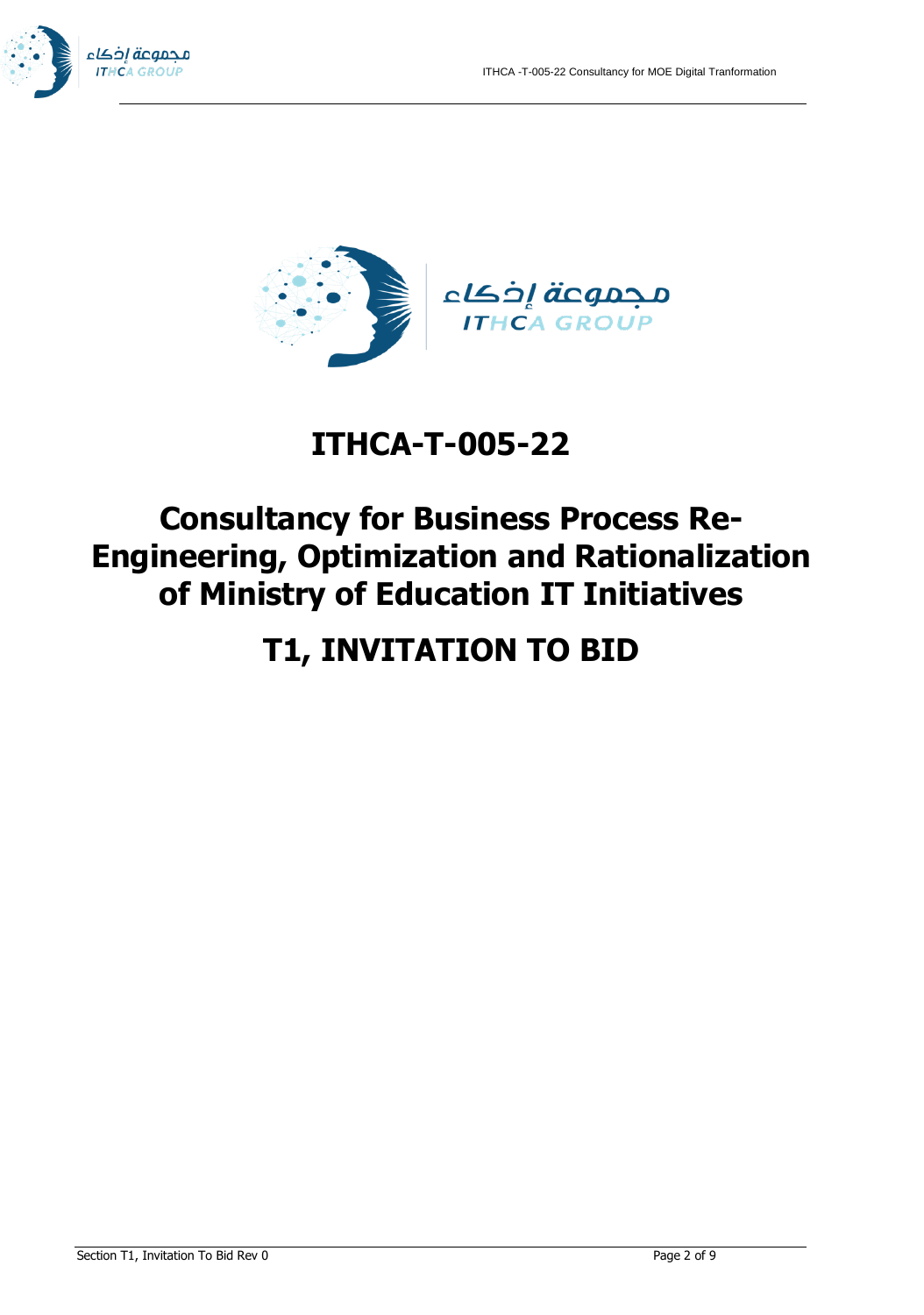

### **Contents**

| 1.0                      |  |
|--------------------------|--|
| 1.1<br>1.2<br>1.3<br>1.4 |  |
|                          |  |
| 2.0                      |  |
| 3.0                      |  |
| 4.0                      |  |
| 5.0                      |  |
| 6.0                      |  |
| 7.0                      |  |
| 8.0                      |  |
| 8.1                      |  |
| 8.2                      |  |
| 8.3                      |  |
| 8.4                      |  |
| 8.5                      |  |
| 8.6                      |  |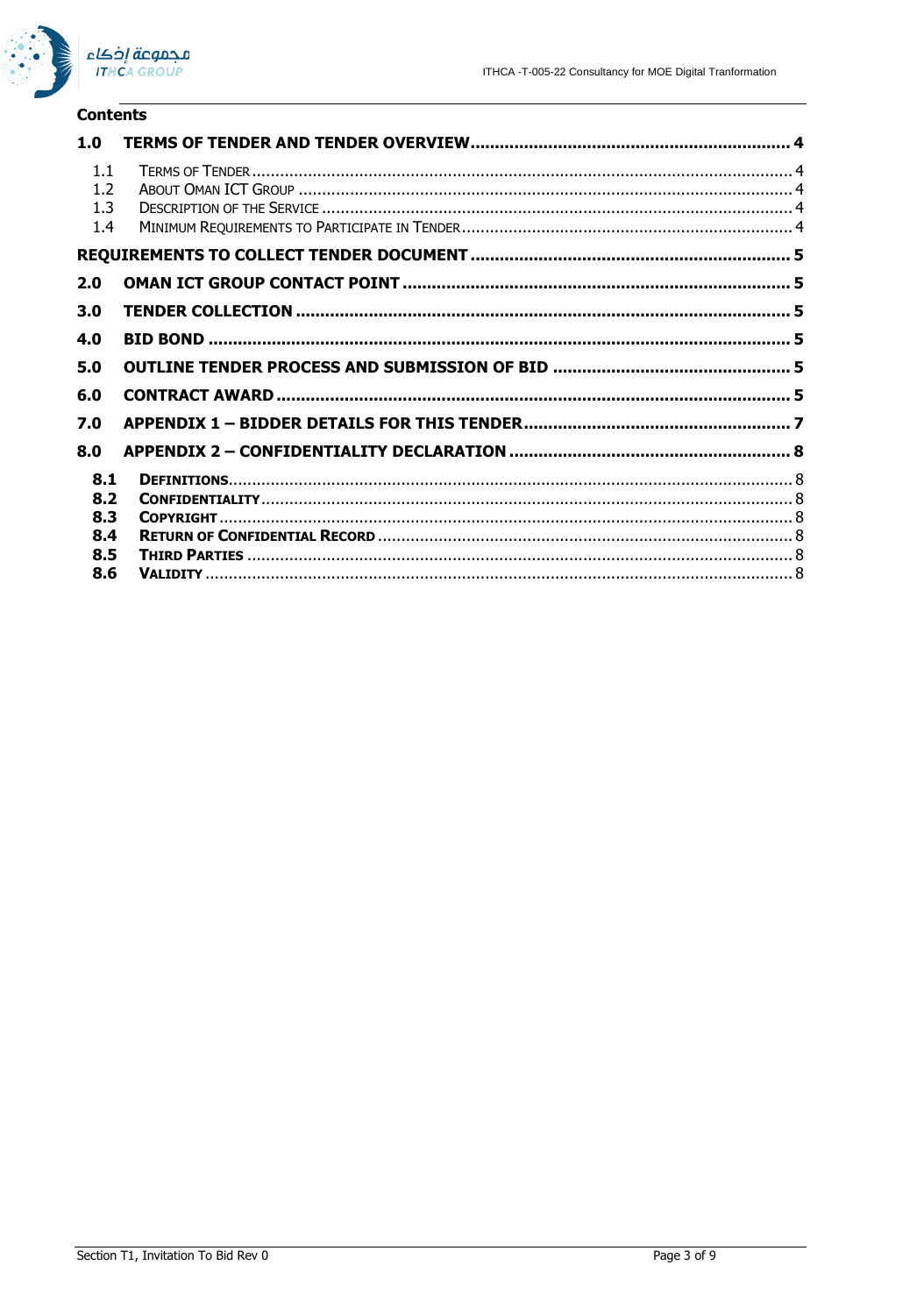

## **1.0 Terms of Tender and Tender Overview**

### **1.1 Terms of Tender**

1.1.1 The terms and conditions applicable to this Tender Process are detailed in Sections T1, T2, and T3. C1 to C7 may only be available with the complete Tender Document following payment of the Tender Fee.

## **1.2 About Oman ICT Group**

- 1.2.1 The Government of Oman recognizes the vital importance of development of ICT sector. With purpose of stimulation of national development, modernization and globalization of the economy, and creating the conditions for the fullest participation by all sections of the population, several initiatives have been undertaken. In this context, ITHCA Group has been recently formed under the Oman Investment Authority ("OIA") and endorsed by the Ministry of Transport, Communications and Information Technology ("MTCIT").
- 1.2.2 In terms of high-level objective, ITHCA Group will be focusing on creating the synergies between various subsidiaries (ITHCA, Oman Technology Fund, Space Communication Technologies Onsor Technologies, Withaq Centre, Oman Towers Company), aligning the Group's portfolio with National ICT Strategy and filling the gaps where private sector is not able to engage. In order to fulfill beforementioned, ITHCA Group may partner with national and international experts (and companies) using various partnership models.
- 1.2.3 Having in mind above stated, importance of developing a strong brand that will adequately represent the Group nationally and internationally is of high importance. For that reason ITHCA Group is seeking a specialized event managment company experienced to carry out the full tender requirements.

## **1.3 Description of the Service**

In alignment with the digital transformation initiative at MOE and in alignment with the Oman Vision 2040, it has been decided to enhance the services of MOE to alleviate over the counter applications, reduce physical documentation, shorten processing time and to enhance online service delivery.

The Ministry of Education is seeking to contract a reputable consultancy firm to conduct business process re-engineering, optimization and rationalization as part of its digital transformation journey.

The following items outline the required phases of the scope of work:

- Phase 1: Review the Services Catalogue and Assess
- Phase 2: Review the Infrastructure and Applications
- Phase 3: Assess MOE Business Processes
- Phase 4: GAP Analysis
- Phase 5: Recommend Services Enhancements
- Phase 6: Define the "to-be" Architecture
- Phase 7: Develop Tendering Documentation Set
- Phase 8: Conduct the Evaluation and Negotiate Contract with Implementation Partner **(Optional)**
- Phase 9 : Manage the Implementation Partner **(Optional)**

## **1.4 Minimum Requirements to Participate in Tender**

## **Technical Requirements** –

Bidder Experience (Completed 3 similar projects in ICT industry in the last 10 years)

The Bidder must be authorized to provide management consultancy services

Must have a local office or a local client

The consultant must be fluent & advance in speaking, writing & understanding both Arabic & English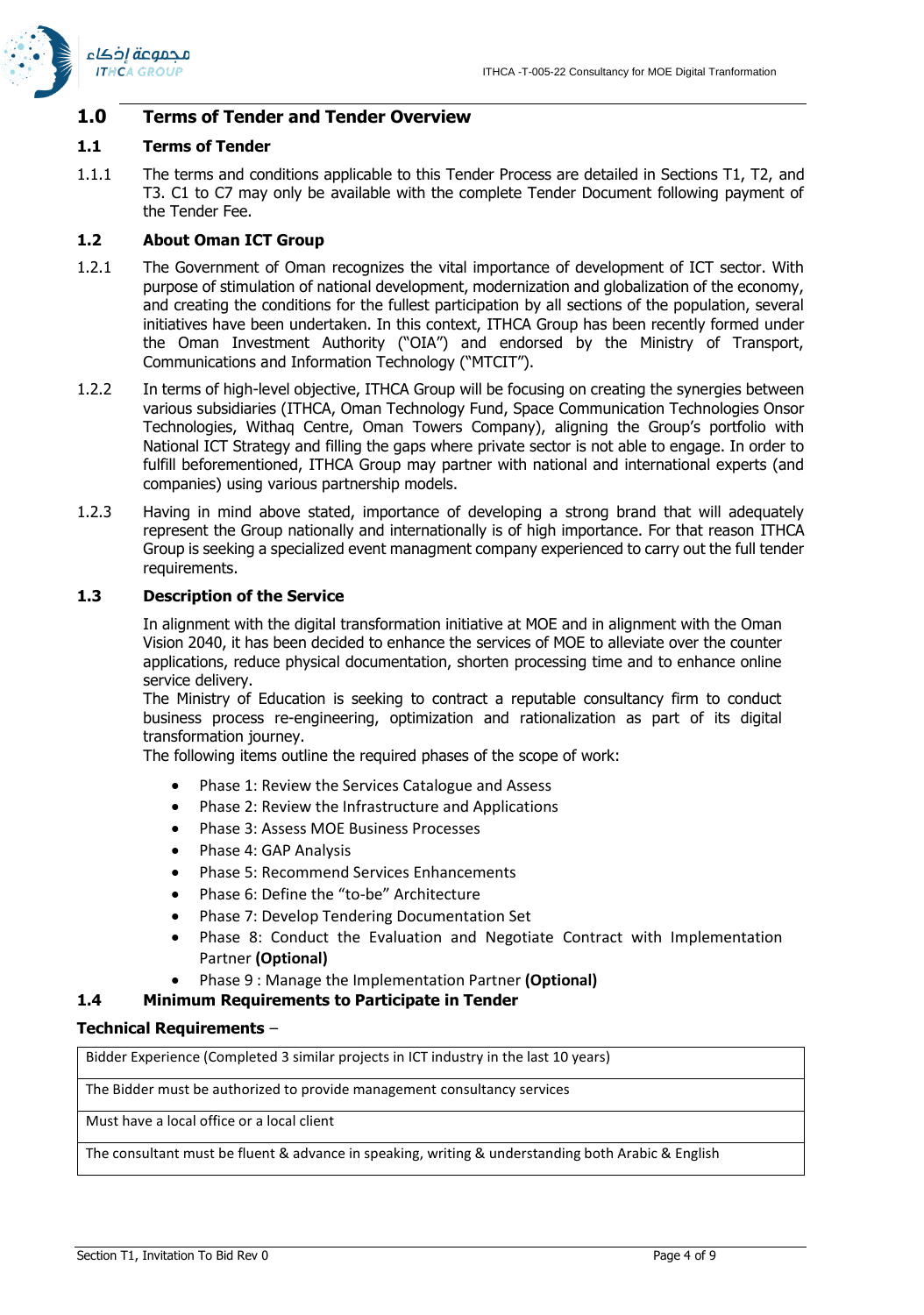

# **Requirements to Collect Tender Document**

# **1.5 Bidder Details Sheet**

1.5.1 In order to correctly identify the Bidder and the Bidder's point of contact for this Tender Process, Appendix 1 shall be completed by the Bidder and presented, by hand or scanned and forwarded via email, to the Contracting Section before the Tender Documents can be released to the Bidder.

# **1.6 Tender Fee**

- 1.6.1 The Tender Fee for this Tender is **RO 400**
- 1.6.2 The Bidder can make the payment of the Tender Fee by Bank transfer to the following ITHCA account, which the transfer receipt must be presented in order to collect the Tender Documents:

**Oman ICT Group SAOC Bank: Ahli Bank Branch: Corporate Branch Account: 5101-078922-112**

## **1.7 Confidentiality Declaration**

1.8 Prior to collection of the Tender Documents the Bidder shall sign the attached Confidentiality Declaration (Appendix 2). The Confidentiality Declaration must be completed, signed by an authorized person, stamped with the Bidders company stamp, and be presented, by hand or scanned and forwarded via email, to the ITHCA Contracting Section before the Tender Documents can be released to the Bidder.

# **2.0 Oman ICT Group Contact Point**

- 2.1 All communication with ITHCA shall be through Clarification Requests, in writing and addressed to [tender@ithca.om](mailto:tender@ithca.om)
- 2.2 No Clarification Requests shall be entertained through emails or after the Clarification Request Closing Date included in the table in Article [4.1 below](#page-4-0)

# **3.0 Tender Collection**

# **3.1 Collection of Tender Documents**

3.1.1 Once the Bidder Details Sheet, Confidentiality Declaration and confirmation of payment of Tender Fee requested in Article 2.3 above have been received, Bidder will have to share these documents to the the ICTG tenders email and he shall receive the full tender document online through email.

# **4.0 Bid Bond**

<span id="page-4-0"></span>4.1 To ensure conformance of the Tender, the ITHCA requires the Bidder to issue a Bid Bond in the exact format detailed in Section T3. The value of this Bid Bond shall be indicated in Section T3. The Bid Bond shall be forwarded to ITHCA as a separate envelop along the tender proposal and shall be submitted along the commercial proposal submission. The Bid Bond shall be enforced in the event that Bidder fails to submit and substantiate a conforming bid or has failed to accept award of the contract.

# **5.0 Outline Tender Process and Submission of Bid**

- 5.1 The Bid is to be submitted in a flash drive containing two files: one comprising a Technical Proposal and one containing the Commercial Proposal. The Technical Proposal shall contain all the required documents requested in the Tender Documents excluding any submission of a financial nature. All submissions of a financial nature shall be included in the Commercial Proposal. Bidders who fail to adhere to this clause will result in the rejection of their Bid.
- 5.2 The Technical Proposal shall be all comprised in one file inside the flash drive marked as "Technical Proposal".
- 5.3 The Commercial Proposal shall be all comprised in one file inside the flash drive marked as "Commercial Proposal".
- 5.4 The Flash Drive Containing the Technical Proposal and Commercial Proposal shall be delivered on the date and time specified in Section T1 Invitation to Bid and addressed and delivered in accordance with T3 Item 2.2.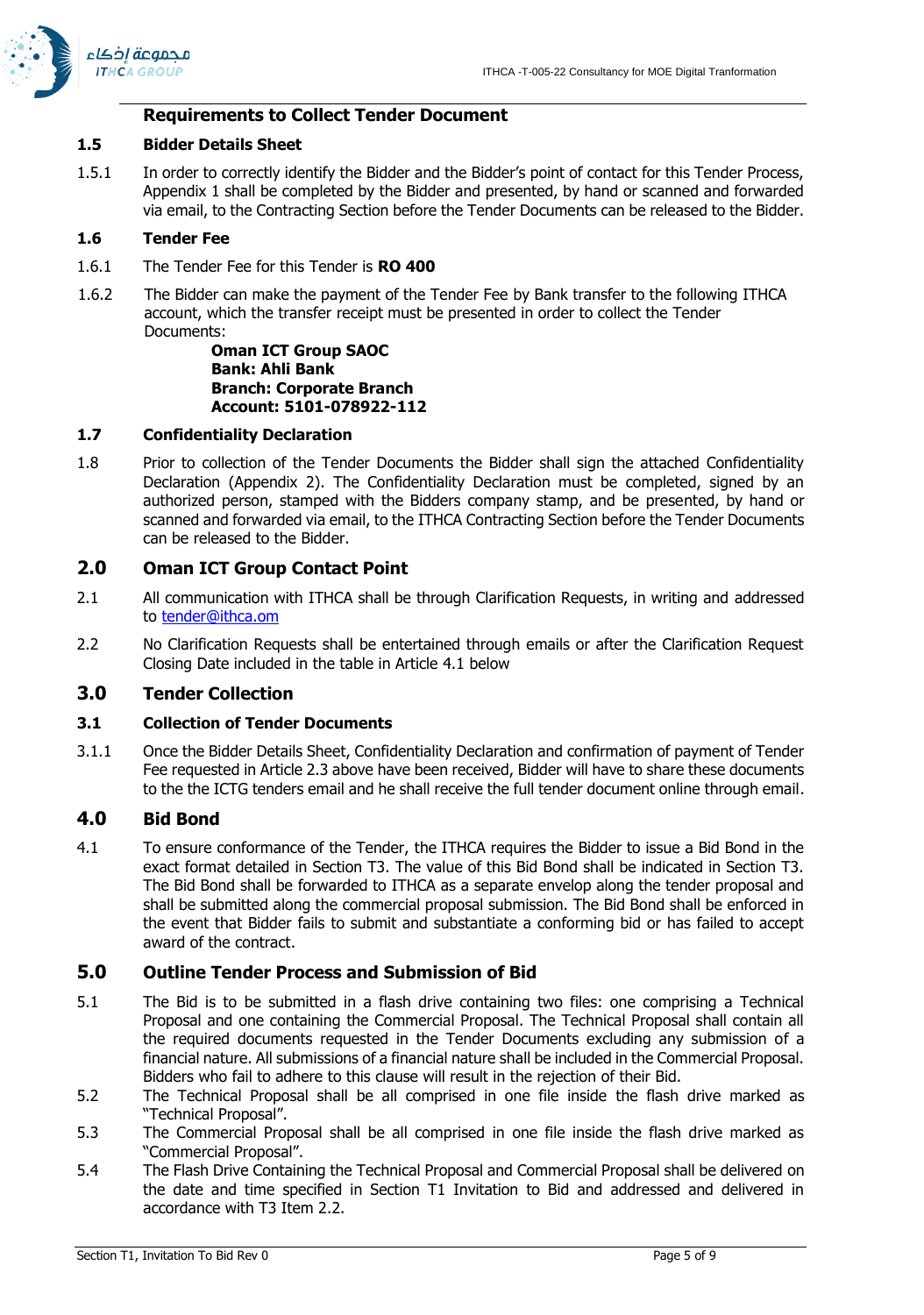

- 5.5 Only electronic copies of the technical and commercial proposals shall be submitted.
- 5.6 The commercial form of tender found in Appendix 2 in (T3-Data provided by the bidder) is to be submitted as a hardcopy along with the flash drive.
- 5.7 The Bid Bond shall be submitted separately in a separate sealed envelope and marked as the "Bid Bond" along with the tender number.
- 5.8 The opening of the Technical Bid and Commercial Bid is the discretion of Oman Broadband.
- 5.9 The proposed Tender Process schedule is:

| <b>Activity</b>                                                 | Date       |
|-----------------------------------------------------------------|------------|
| Issue of T1-Invitation to Bid - Tender available for collection | 28/04/2022 |
| Last day to Collection of Tender document                       | 15/05/2022 |
| <b>Clarification Request Closing Date</b>                       | 25/05/2022 |
| <b>Commercial and Technical Submission Date</b>                 | 15/06/2022 |

5.10 Bids to be submitted by 2.00 PM on or before Bid Submission Date.

## **6.0 Contract Award**

In the event that ITHCA considers Bidder to be commercially a potentially successful competitor for the award of the Contract, ITHCA may subject Bidder to a further technical and financial evaluation. Only when a Bidder satisfies ITHCA technical, financial and commercial requirements will a Contract be awarded.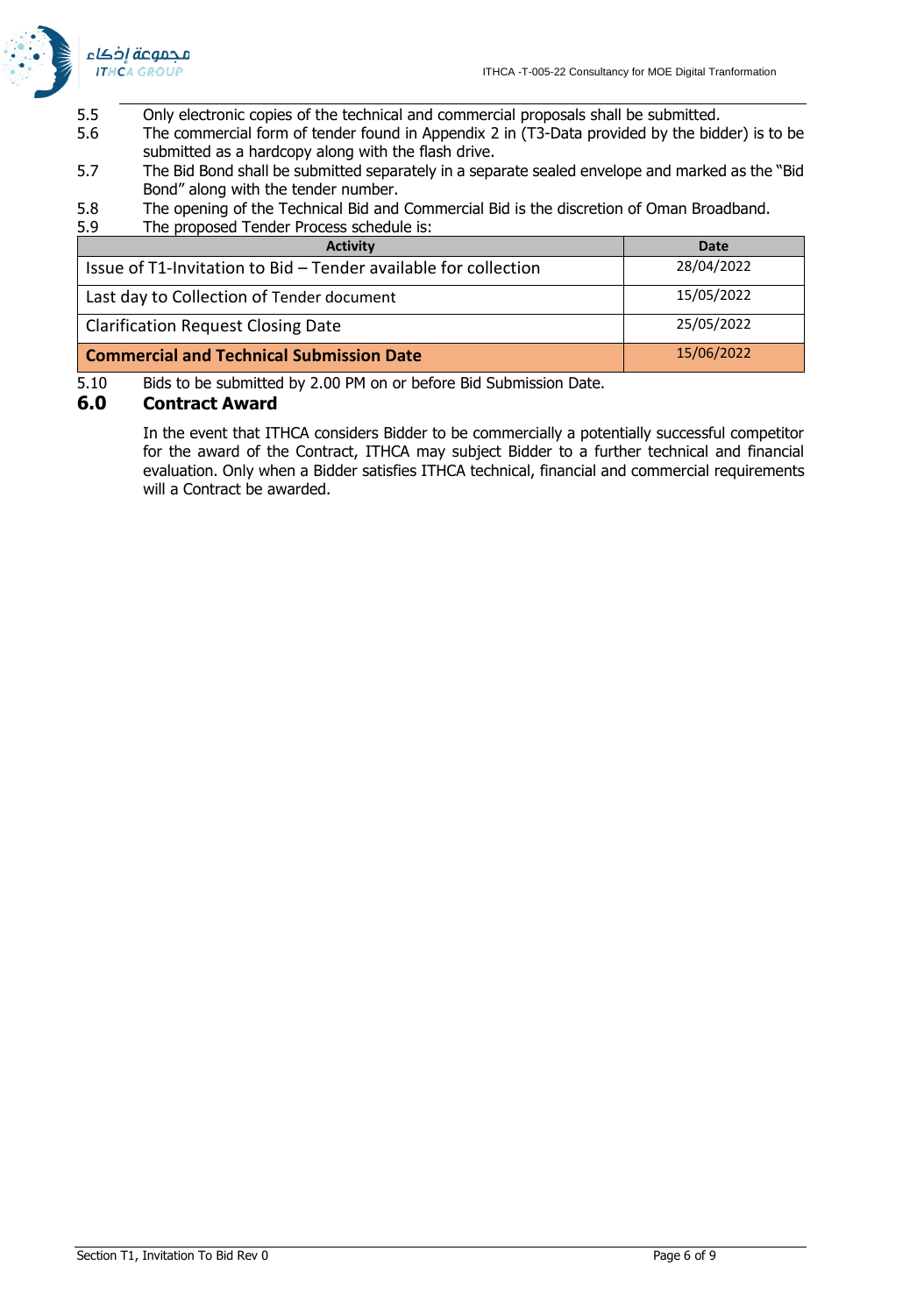

# **7.0 Appendix 1 – Bidder Details for this Tender**

| Contract/ Tender number      | ITHCA-T-005-22                                                         |
|------------------------------|------------------------------------------------------------------------|
| Contract/ Tender title       | Consultancy for Business Process Re-Engineering, Optimization and      |
|                              | Rationalization of Ministry of Education IT Initiatives                |
| Full name of Bidder          |                                                                        |
| Postal Address               |                                                                        |
| City                         |                                                                        |
| Country                      |                                                                        |
| Website                      |                                                                        |
| Office main tel. number      |                                                                        |
| Country of registration      |                                                                        |
| Status in Oman               | Agent / locally registered branch office / Omani LLC / foreign company |
| Ownership details            | - XX% -                                                                |
| (percentages and names,      | - XX% -                                                                |
| <i>indicate where Omani)</i> | - XX% -                                                                |

# **Name of company and address to be awarded the Contract (if different from details above)**

| Full name                    |                                                                        |
|------------------------------|------------------------------------------------------------------------|
| Registered address           |                                                                        |
| City                         |                                                                        |
| Country                      |                                                                        |
| Office main tell number      |                                                                        |
| Status in Oman               | Agent / locally registered branch office / Omani LLC / foreign company |
| Ownership details            | - XX% -                                                                |
| (percentages and names,      | - XX% -                                                                |
| <i>indicate where Omani)</i> | - XX% -                                                                |

## **Bidder's representative to which all Tender correspondence shall be addressed**

| Name of person   |  |
|------------------|--|
| Fax number       |  |
| Telephone number |  |
| GSM number       |  |
| e-mail address   |  |

### **Bidder's agent in Oman (if applicable)**

| Omani agent name         |                                                                   |
|--------------------------|-------------------------------------------------------------------|
| Postal address           |                                                                   |
| Fax number               |                                                                   |
| Telephone number         |                                                                   |
| GSM number               |                                                                   |
| e-mail address           |                                                                   |
| Our Omani agent is       | Yes.                                                              |
| permitted to pick up the | No, we will pick up the documents ourselves.                      |
| Tender Documents on our  | No, please send the documents to my foreign address stated above. |
| behalf                   |                                                                   |

 $\Box$ 

Tender Fee is paid and receipt attached:

Tender Documents Received By:

| Resident Card No |
|------------------|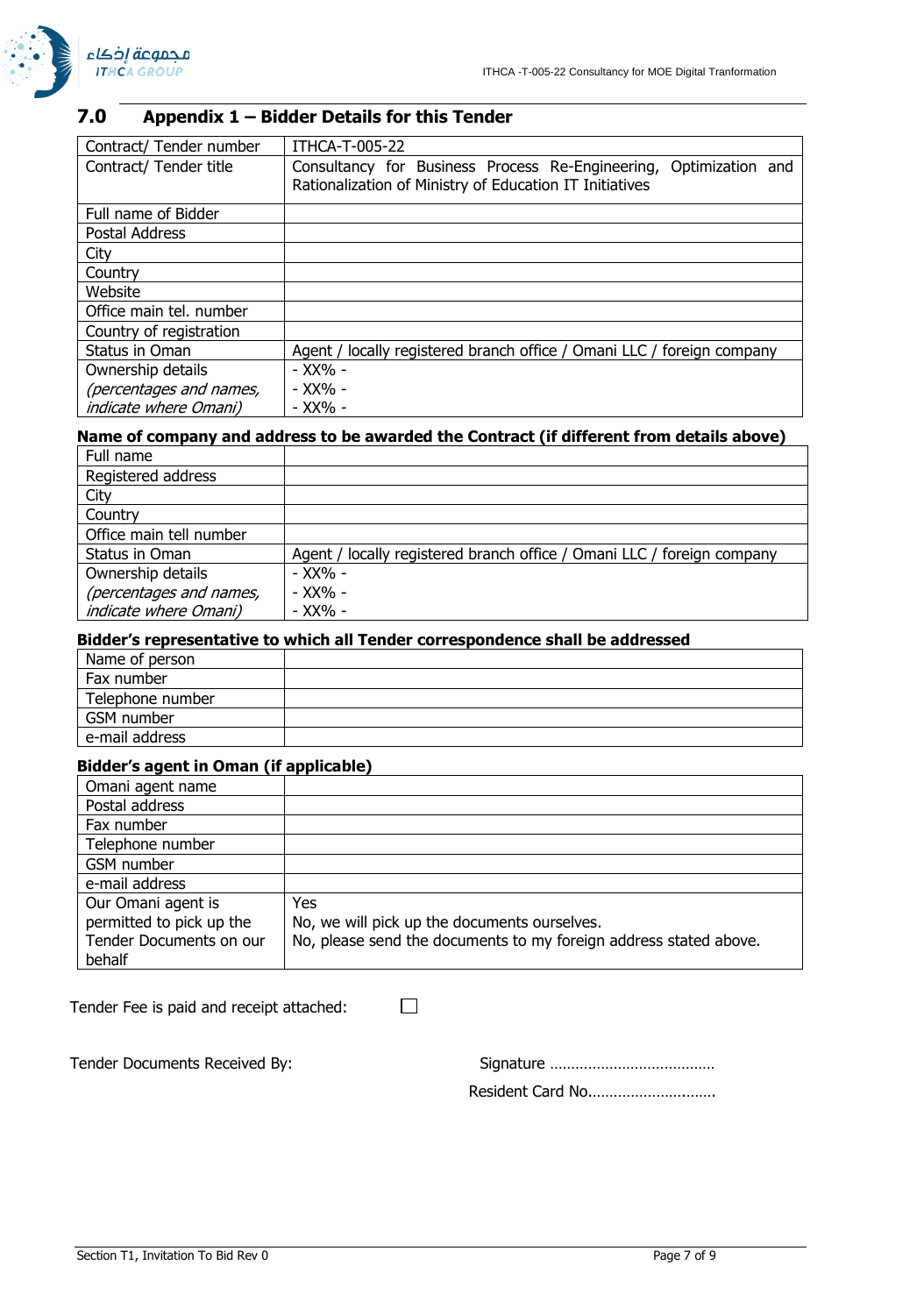

## **8.0 Appendix 2 – Confidentiality Declaration**

The undersigned …………………………………………………………………….. Having its principal office................................................................. (The 'Bidder') hereby declares Oman ICT Group SAOC ( 'ITHCA') to accept the following terms and conditions on which the Company is prepared to communicate to the Bidder certain Confidential Information pertaining to the Work under the above mentioned Tender as hereinafter defined.

### **8.1 Definitions**

### 8.1.1 **Confidential Information**

shall mean all knowledge, data or information acquired by Bidder from, or disclosed to Bidder by the ITHCA, or on behalf of ITHCA, in connection with the Tender Documents, Clarifications and the Tender Process in writing, drawings, magnetic tapes, computer programs or in any other way, as well as all knowledge, data or information derived there from, to the extent that such knowledge, data or information at the time of such acquisition or disclosure is not either already in the unrestricted possession of Bidder or part of public knowledge or literature.

#### 8.1.2 **Confidential Record**

Shall mean all Tender Documents, Clarifications and any other material containing Confidential Information.

#### 8.1.3 **Third Party**

Shall mean any party other than ITHCA or Bidder.

#### **8.2 Confidentiality**

- 8.2.1 Bidder shall preserve and cause its employees to preserve the confidentiality of any Confidential Information.
- 8.2.2 Bidder shall not for any purpose other than the preparation and submission of a Bid
	- disclose to any Third Party or enable any Third Party to note the fact that Bidder has been invited to submit a Bid and/or, if applicable, the fact that the Contract is awarded to Bidder;
	- reproduce, copy or use, or disclose to, place at the disposal of or use on behalf of any Third Party or enable any Third Party to read, copy or use, any Confidential Information; except with the prior written consent of ITHCA.
- 8.2.3 The undertakings above shall continue insofar and for so long as the Confidential Information or Confidential Record in question has not:
	- a) become part of the public knowledge of literature otherwise than through any act or default on the part of Bidder; or
	- b) been disclosed to Bidder under an obligation to maintain secrecy by a Third Party (other than one disclosing on behalf of ITHCA) who could lawfully do so and who did not derive such Confidential Information or Confidential Record from ITHCA.

## **8.3 Copyright**

8.3.1 The copyright in any Confidential Record shall, in the absence of any express provision to the contrary thereon, be vested in ITHCA. Copyright in any record containing geological or geophysical data acquired or generated by Bidder in connection with the Contract shall be vested in ITHCA.

### **8.4 Return of Confidential Record**

8.4.1 If Bidder declines to submit a Bid or is notified that its Bid is unsuccessful, upon written notification thereof by ITHCA, Bidder shall destroy electronic copies and return all hard copy Tender Documents including Addenda and Clarifications to ITHCA.

#### **8.5 Third Parties**

8.5.1 Bidder shall ensure that if under the terms of this confidentiality agreement any of the Confidential Information comes to the knowledge and/or in the possession of any Third Party, Bidder shall require from such Third Party that it shall abide by stipulations equivalent to those contained in this confidentiality agreement.

#### **8.6 Validity**

8.6.1 This Confidentiality Declaration shall be valid for a period of 5 (five) years from the date signed by the Bidder.